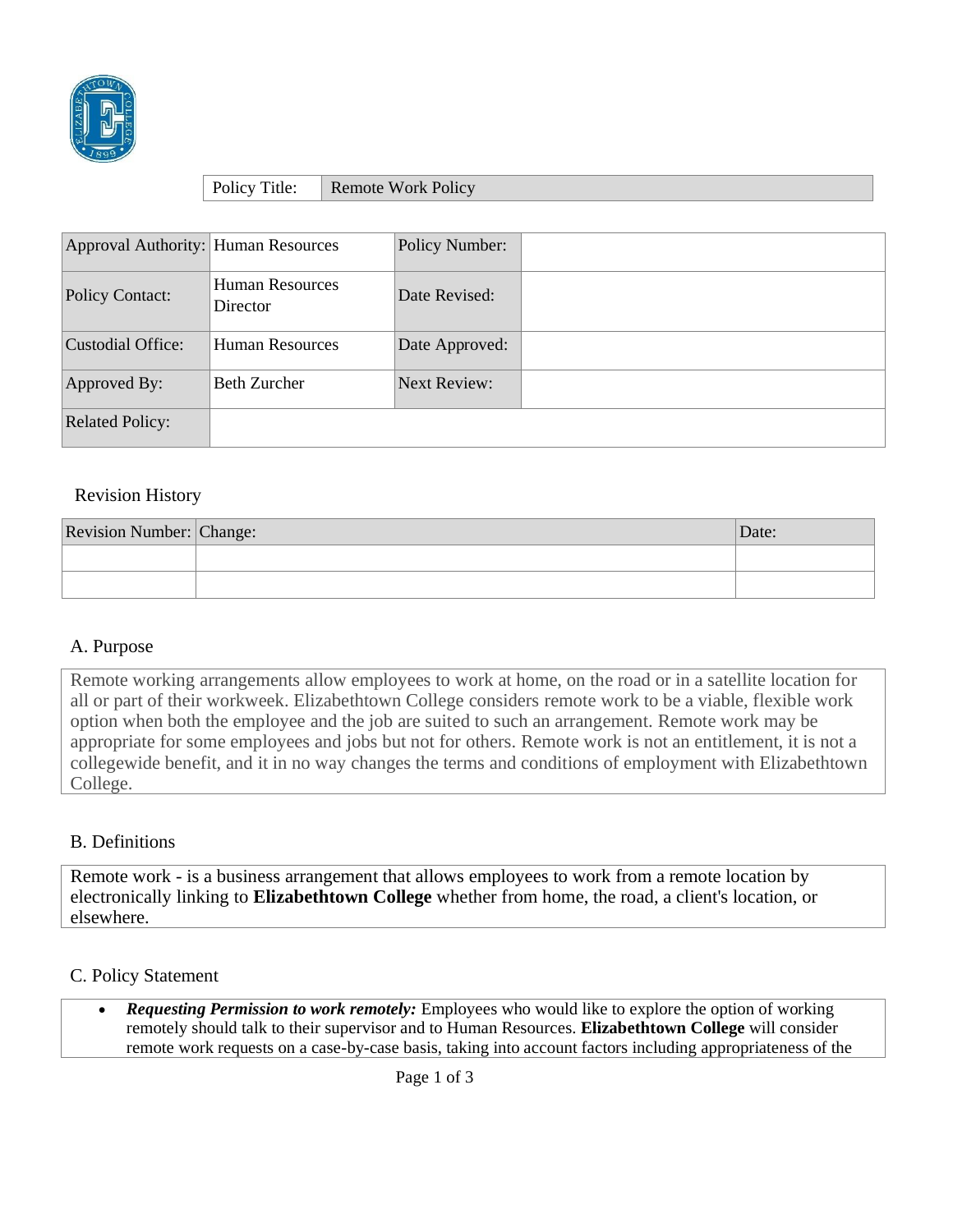job for remote work, tenure, seniority, employee performance, prior disciplinary action, flexibility, the reason(s) for remote work and the ability to work independently. Employees who are permitted to work remotely must sign a Remote Work Agreement and, if approved for Remote Work, will be expected to communicate with **Elizabethtown College** at a level consistent with employees working at the office or in a manner and frequency that seems appropriate for the job and the individuals involved.

- *Remote Work Equipment and Supplies:* On a case-by-case basis, and subject to change at any time, **Elizabethtown College** will determine what equipment, if any, to provide to the employee to facilitate the remote work arrangement. **Elizabethtown College** accepts no responsibility for theft, loss, damage or repairs to employee-owned equipment. Any equipment that **Elizabethtown College** provides to an employee as part of a remote work arrangement shall remain the property of **Elizabethtown College**, and **Elizabethtown College** will maintain that equipment. This equipment must be used for business purposes only. Depending on the circumstances, the employee may be responsible for any theft, damage, or loss of property belonging to **Elizabethtown College**. **Elizabethtown College** will supply the employee with appropriate office supplies (pens, paper, etc.) for successful completion of job responsibilities. **Elizabethtown College** will also reimburse the employee for certain business-related expenses such as phone calls, shipping costs, etc. that are reasonably incurred in accordance with job responsibilities. Unless otherwise agreed to in advance in writing, **Elizabethtown College** will not be responsible for any other costs the employee may incur while working remotely.
- *Remote Work Sites:* The remote worker should designate a workspace, at the off-site work area, for installation of any equipment to be used while working remotely. This workspace should be maintained in a safe condition, free from hazards to people and equipment. The employee will immediately report any injury sustained while working remotely immediately to the employee's supervisor. Prior to granting approval to work remotely, **Elizabethtown College** reserves the right to require that employees provide floor plans of their remote work sites and/or be subject to a visit by a representative of **Elizabethtown College** to determine the appropriateness and viability of the remote work space from a technical standpoint. Given a minimum of 24 hours advance notice, an Elizabethtown College representative, trained for the purpose of the visit, may make on-site visits to the remote work site, including residence. The purpose of the visit would be to determine that the work site is safe and free from hazards and, where appropriate, to maintain, repair, inspect or retrieve equipment, software, data and supplies owned by **Elizabethtown College.**
- *All Other Policies Apply:* **Elizabethtown College's** remote employees must continue to abide by all other policies and procedures including those in regard to computer use, social media and confidentiality. As a condition of working remotely, all employees who receive permission to work remotely under this Policy must first sign a remote work agreement.
- *Requests for Leave:* Unless a flexible schedule is agreed to, employees should not permit non-work-related events and activities to disrupt or interfere with scheduled work time. Requests to use sick leave, vacation or other leave must be approved in the same manner as the employee who does not work remotely. If a nonexempt employee becomes ill while working at an alternate work location, the employee must report the hours actually worked and use sick leave for those hours not worked.
- *Nonexempt Employees:* Employees who work remotely are not exempt from the overtime requirements of the Fair Labor Standards Act, and therefore must comply with all recordkeeping requirements. Nonexempt remote employees must accurately record and timely report all working time as a condition of continued participation in the remote work program. A supervisor must approve, in advance, any hours worked in excess of those specified per day and per week, in accordance with local, state and federal requirements. **Elizabethtown College** may revoke the remote work privileges of any employee failing to comply with this requirement.
- *Tax Implications:* Employees who work remotely from another state or work in several states are responsible for determining their taxes correctly. Employees are encouraged to consult a tax professional to determine the correct method for withholding income taxes.
- *Duration of the Remote Work Arrangement:* All remote work arrangements are granted on a revocable basis. Consequently, in its sole discretion, **Elizabethtown College** may discontinue any remote work arrangement at any time, although reasonable advance notice will be provided where practicable. Unless other arrangements have been made, upon termination of the remote work arrangement or employment,